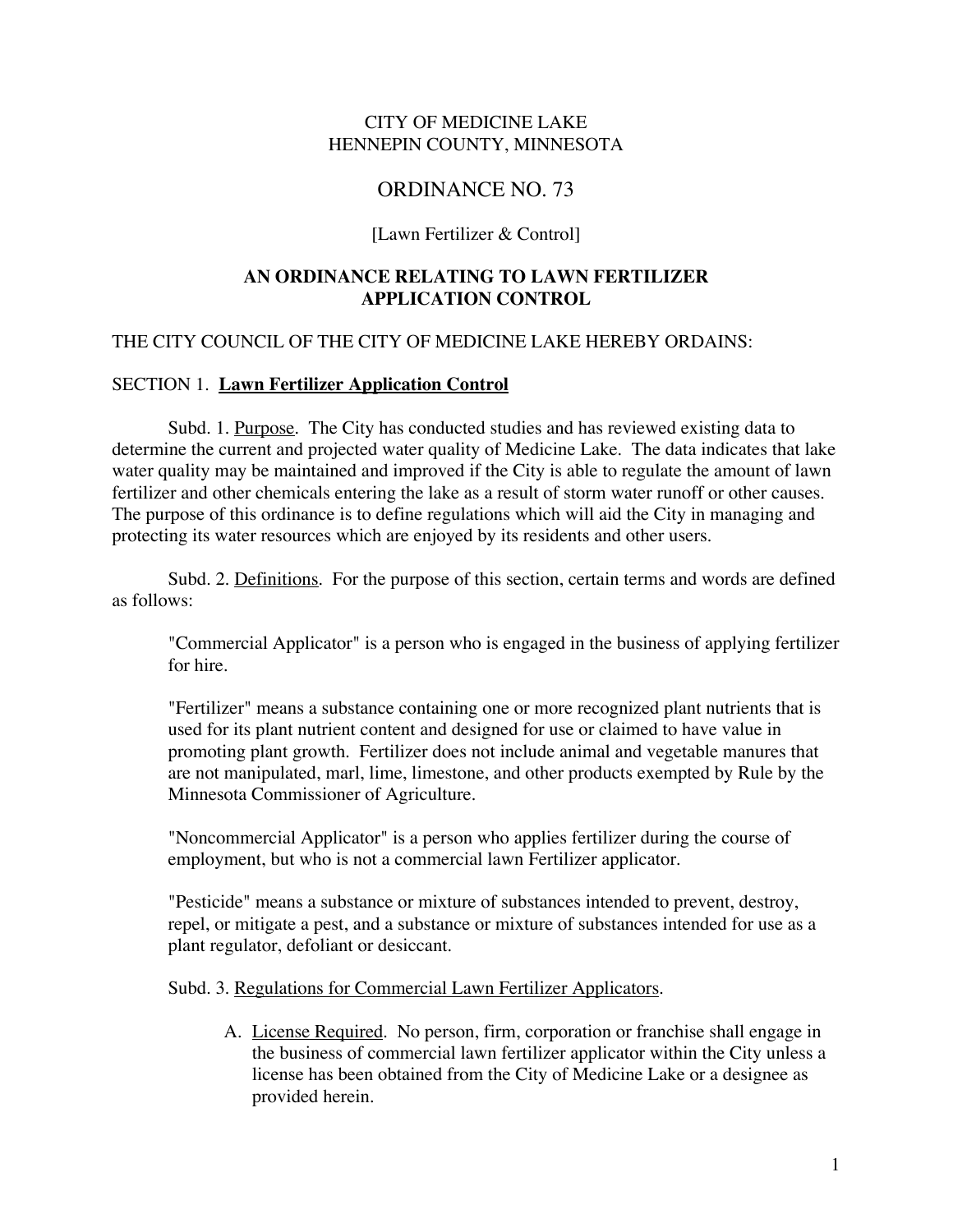- B. License Application Procedure. Applicants for a commercial lawn fertilizer applicator license shall be submitted to the City Medicine Lake or a designee. The application shall consist of the following:
	- 1. Application Form. Application forms shall be provided by the City and shall include the following instructions:
		- a. Name, address and telephone number of applicant and any individuals authorized to represent the applicant.
		- b. Description of lawn fertilizer formula proposed to be applied on lawns within the City.
		- c. A time schedule for application of lawn fertilizer and identification of weather conditions acceptable for lawn fertilizer application.
	- 2. Product Material Safety Data Sheet. A copy of Material Safety Data Sheet, including product chemical analysis of the intended lawn fertilizer, shall be submitted to the City along with the initial application for a license and, thereafter, at least seven days before fertilizer composition changes are implemented.
	- 3. Minnesota State Licenses. A copy of all licenses required of the applicant by the State of Minnesota regarding the application of pesticides and fertilizers.
	- 4. License Fee. The license fee shall be established from time to time by resolution of the City Council. The license shall expire on the 31st day of December. The license fee shall not be prorated.
- C. Conditions of License. Commercial lawn fertilizer applicator licenses shall be issued subject to the following conditions which shall be specified on the license form:
	- 1. Random Sampling. Commercial lawn fertilizer applicators shall permit the City to sample any commercial lawn fertilizer applications to be applied within the City at any time after issuance of the initial license.
	- 2. Possession of License. The commercial lawn fertilizer license, or a copy thereof, shall be in the possession of any party employed by the commercial lawn fertilizer applicator when making lawn fertilizer applications within the City.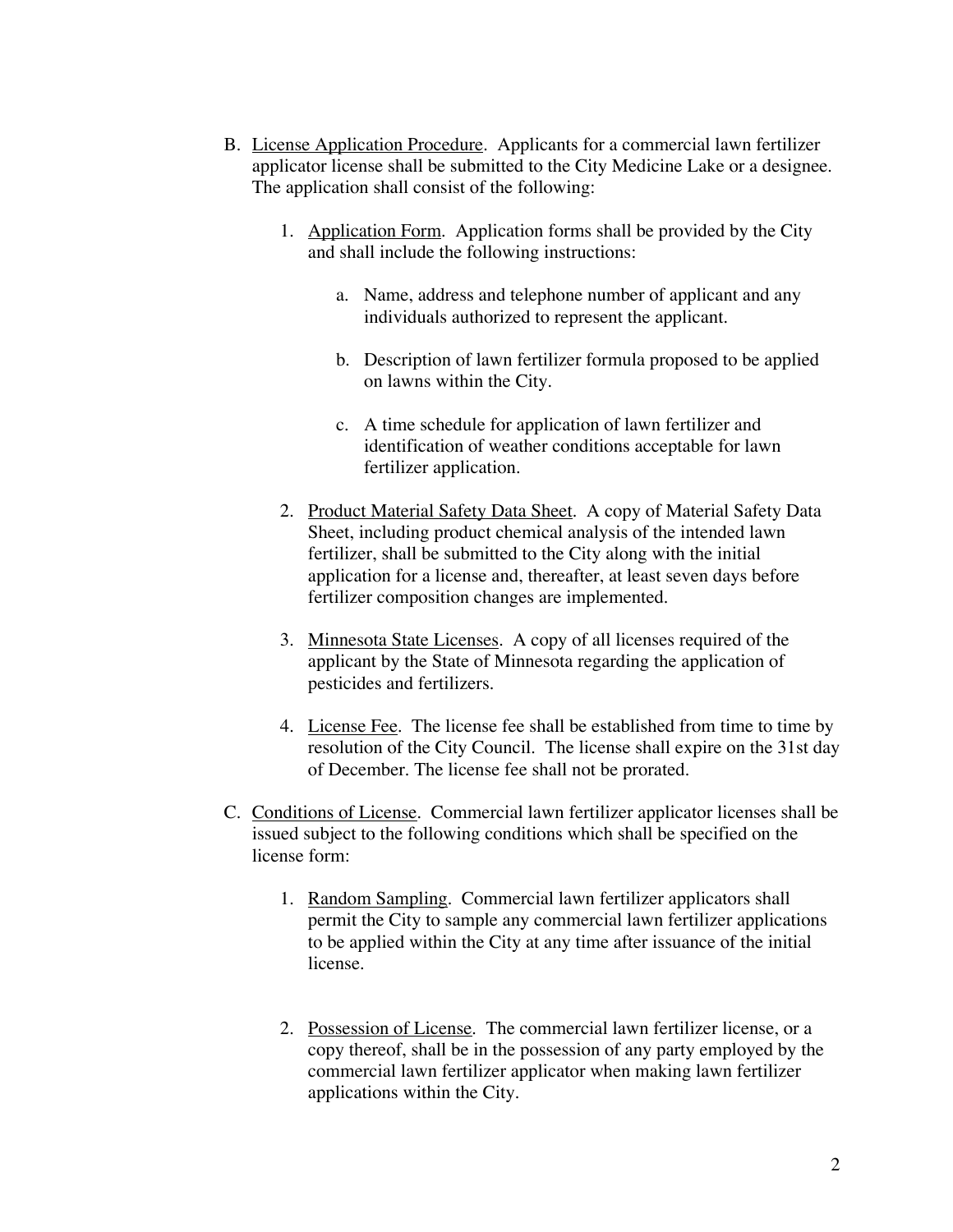- 3. Possession of Product Material Safety Data Sheet. A copy of product Material Data Safety Sheet of the lawn fertilizer used shall be in the possession of any party employed by the commercial lawn fertilizer applicator when making lawn fertilizer applications within the City.
- 4. State Regulations. Licensee shall comply with the provisions of the Minnesota Fertilizer, Soil Amendment and Plant Amendment Law, as contained in Minnesota Statutes, Chapter 18C and amendments thereto. The licensee shall also comply with the provisions of the Pesticide Control as contained in Minnesota Statutes, Chapter 18B.

#### Subd. 4. General Regulations.

- A. Time of Application. Neither commercial applicators or noncommercial applicators may apply lawn fertilizer when the ground is frozen or when conditions exist which will promote or create runoffs.
- B. Sample Analysis Cost. The cost of analyzing fertilizer samples taken from commercial applicators shall be paid by the commercial applicators if the sample analysis indicates that phosphorous content exceeds the levels authorized herein.
- C. Fertilizer Content. No person, firm, corporation, franchise, or commercial or noncommercial applicator, including homeowners or renters, shall apply any lawn fertilizer, liquid or granular, within the City of Medicine Lake which contains any amount of phosphorous or other compound containing phosphorous, such as phosphate, except:
	- 1. the naturally occurring phosphorous in undulterated natural or organic fertilizing products such as yard waste compost;
	- 2. or as otherwise provided in Subd. 5.
- D. Impervious Surfaces and Drainage Ways. No person shall apply fertilizer to impervious surfaces, areas within drainage ditches, or waterways.
- E. Buffer Zone. Fertilizers and pesticides shall not be applied:
	- 1. below the Ordinary High Water lines as established by the Minnesota Department of Natural Resources; or
	- 2. within ten (10) feet of any wetland or water resource
- F. Warning Signs for Pesticide Application. All commercial or noncommercial lawn fertilizer applicators who apply pesticides to turf areas must post or affix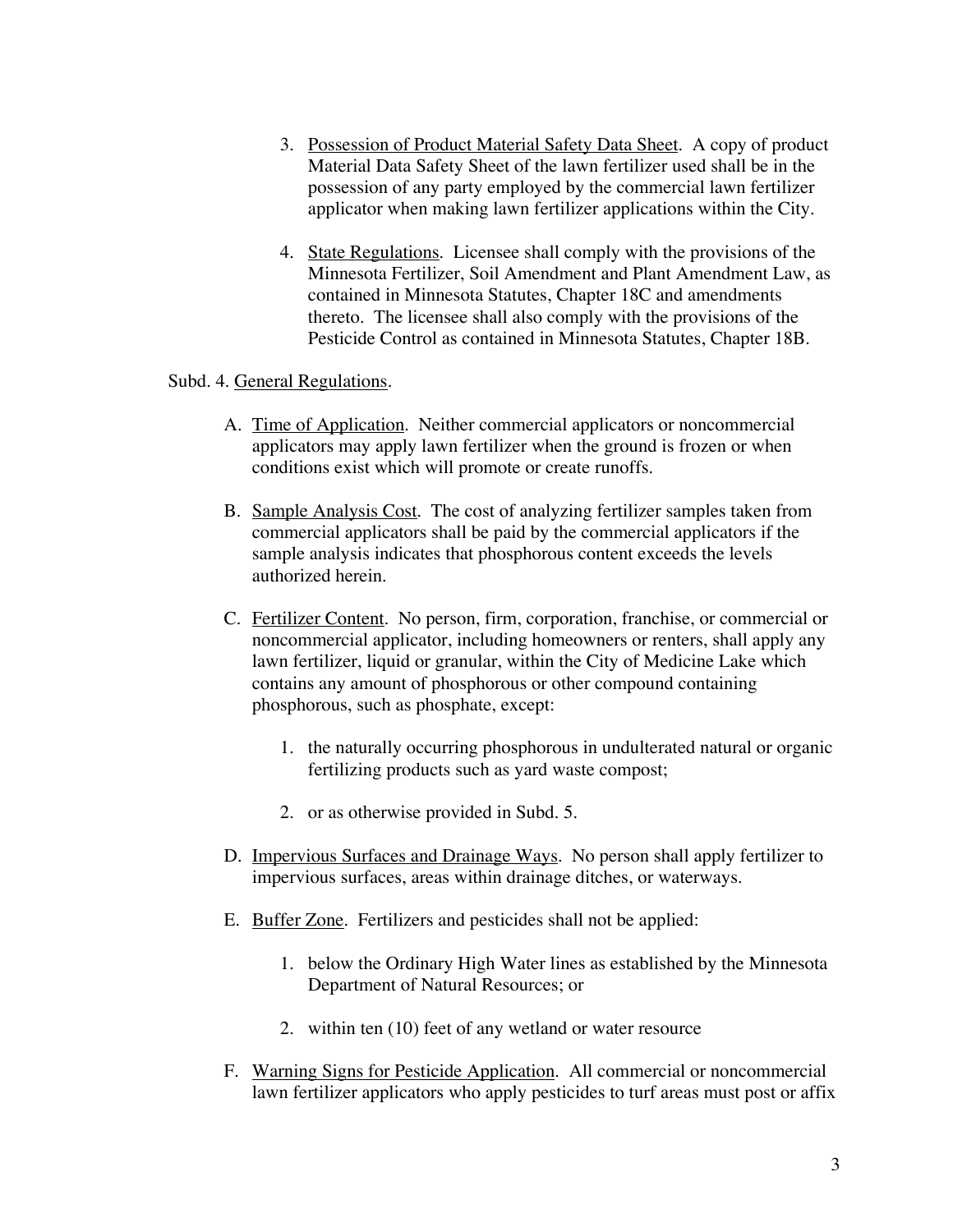warning signs on the property where the pesticides are applied. The warning signs shall comply with the following criteria and contain the following information:

- 1. The warning signs must project at least eighteen (18) inches above the top of the grass line. The warning signs must be of a material that is rain resistant for at least a forty-eight (48) hour period and must remain in place up to forty-eight (48) hours from the time of initial application.
- 2. The following information must be printed on the warning signs in contrasting colors and capitalized letters measuring at least one-half inch (l/2"), or in another format approved by the Minnesota Commissioner of Agriculture. The signs must provide the following information:
	- a. The name of the business, entity, or person applying the pesticide; and
	- b. The following language: "This area chemically treated. Keep children and pets off until (date of safe entry)" or a universally accepted symbol and text approved by the Minnesota Commissioner of Agriculture as recognized as having the same meaning or intent as specified in this subparagraph. The warning signs may include the name of the pesticide used.
- 3. The warning sign must be posted on a lawn or yard between two (2) feet and five (5) feet from the sidewalk or street. For parks, golf courses, athletic fields, playgrounds, or other similar recreational property, the warning signs must be posted immediately adjacent to areas within the property where pesticides have been applied and at or near the entrance to the property.

Subd. 5. Exemption and Notice Requirement. The prohibition against use of fertilizer containing any quantity of phosphorous under Subd. 4 shall not apply to:

- A. newly established or developed turf and lawn areas during first growing season; or
- B. turf and lawn areas which soil tests confirm are below phosphorous levels established by the University of Minnesota Extension Services. The lawn fertilizer application shall not contain an amount of phosphorous exceeding the amount of phosphorous and the appropriate application rate recommended in the soil test evaluation.

Phosphorous applied as lawn fertilizer pursuant to the aforementioned exemptions shall be watered into the soil where it is immobilized and generally protected from loss by runoff.